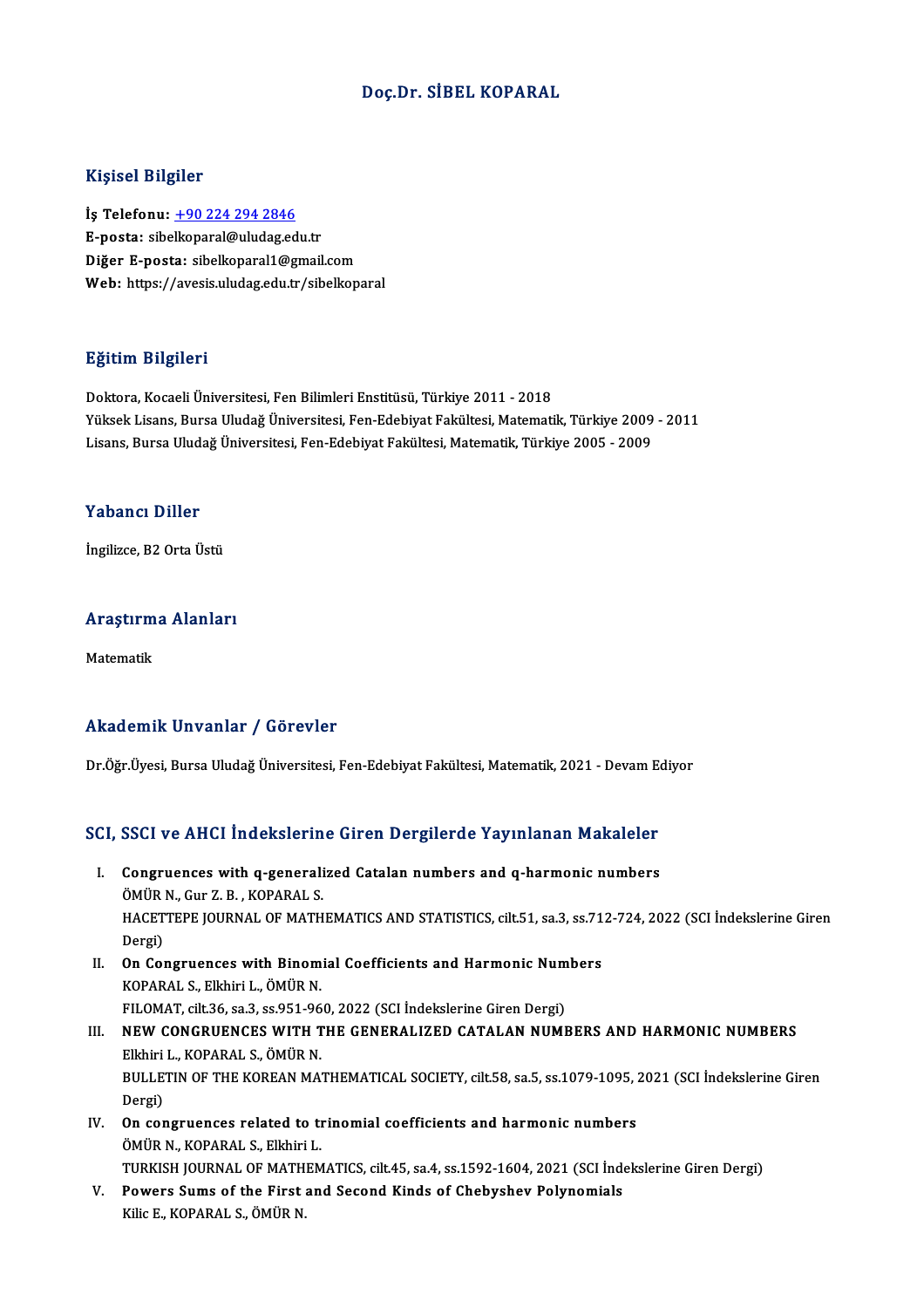IRANIAN JOURNAL OF SCIENCE AND TECHNOLOGY TRANSACTION A-SCIENCE, cilt.44, sa.2, ss.425-435, 2020 (SCI<br>Indekalarine Circo Dergi) IRANIAN JOURNAL OF SCI<br>İndekslerine Giren Dergi)<br>ON SIIMS WITH CENER IRANIAN JOURNAL OF SCIENCE AND TECHNOLOGY TRANSACTION A-SCIENCE, cilt.44, sa.2, ss.425-<br>Indekslerine Giren Dergi)<br>VI. ON SUMS WITH GENERALIZED HARMONIC, HYPERHARMONIC AND SPECIAL NUMBERS<br>Duran O. ÖMÜR N. KORARALIS

- İndekslerine Giren Dergi)<br>**ON SUMS WITH GENERALIZI**<br>Duran O., ÖMÜR N., KOPARAL S.<br>MISKOLG MATUEMATICAL NOT ON SUMS WITH GENERALIZED HARMONIC, HYPERHARMONIC AND SPECIAL NUMBER<br>Duran O., ÖMÜR N., KOPARAL S.<br>MISKOLC MATHEMATICAL NOTES, cilt.21, sa.2, ss.791-803, 2020 (SCI İndekslerine Giren Dergi)<br>Naplinear variants of the seneral MISKOLC MATHEMATICAL NOTES, cilt.21, sa.2, ss.791-803, 2020 (SCI Indekslerine Giren Dergi)
- Duran O., ÖMÜR N., KOPARAL S.<br>MISKOLC MATHEMATICAL NOTES, cilt.21, sa.2, ss.791-803, 2020 (SCI Indel<br>VII. Nonlinear variants of the generalized Filbert and Lilbert matrices<br>Kilic E., KOPARAL S., ÖMÜR N. TURKISH JOURNAL OF MATHEMATICS, cilt.44, sa.3, ss.622-642, 2020 (SCI İndekslerine Giren Dergi)

## Kilic E., KOPARAL S., ÖMÜR N.<br>TURKISH JOURNAL OF MATHEMATICS, cilt44, sa.3, ss.622-642, 2020 (SCI İndekslerine Giren Dergi)<br>VIII. Some applications on q-analog of the generalized hyperharmonic numbers of order r, H-n(r) TURKISH<br>Some ap<br>(alpha)<br>KORARAI Some applications on q-analo<sub>;</sub><br>(alpha)<br>KOPARAL S., ÖMÜR N., Colak C. D.<br>HACETTEPE IOUPNAL OF MATUE

KOPARAL S., ÖMÜR N., Colak C. D.

(alpha)<br>KOPARAL S., ÖMÜR N., Colak C. D.<br>HACETTEPE JOURNAL OF MATHEMATICS AND STATISTICS, cilt.49, sa.6, ss.2094-2103, 2020 (SCI İndekslerine<br>Giren Dergi) HACETTEPE JOURNAL OF MATHEMATICS AND STATISTICS, cilt.49, sa.6, ss.2094-2103, 2020 (SCI Indekslerine<br>Giren Dergi)<br>IX. New analogues of the Filbert and Lilbert matrices via products of two k-tuples asymmetric entries<br>Vilia

Giren Dergi)<br>New analogues of the Filb<br>Kilic E., ÖMÜR N., KOPARAL S.<br>HACETTERE JOURNAL OF MA. New analogues of the Filbert and Lilbert matrices via products of two k-tuples asymmetric entries<br>Kilic E., ÖMÜR N., KOPARAL S.<br>HACETTEPE JOURNAL OF MATHEMATICS AND STATISTICS, cilt.49, sa.2, ss.684-694, 2020 (SCI İndeksle

Kilic E.,<br>HACET<br>Dergi)<br>Now 2 HACETTEPE JOURNAL OF MATHEMATICS AND STATISTICS, cilt.49, sa.2, ss.68<br>Dergi)<br>X. New asymmetric generalizations of the Filbert and Lilbert matrices<br>E Rije E ROBARALS ÖMÜRN

- Dergi)<br>X. New asymmetric generalizations of the Filbert and Lilbert matrices<br>Kilic E., KOPARAL S., ÖMÜR N. New asymmetric generalizations of the Filbert and Lilbert matrices<br>Kilic E., KOPARAL S., ÖMÜR N.<br>PERIODICA MATHEMATICA HUNGARICA, cilt.78, sa.2, ss.231-241, 2019 (SCI İndekslerine Giren Dergi)<br>On sensuyanese involvins anos Kilic E., KOPARAL S., ÖMÜR N.<br>PERIODICA MATHEMATICA HUNGARICA, cilt.78, s<br>XI. On congruences involving special numbers<br>KORARAL S. ÖMÜR N
- PERIODICA MATHEMA<br>**On congruences inv<br>KOPARAL S., ÖMÜR N.**<br>JOUPNAL OF THE PAN On congruences involving special numbers<br>KOPARAL S., ÖMÜR N.<br>JOURNAL OF THE RAMANUJAN MATHEMATICAL SOCIETY, cilt.34, sa.2, ss.151-167, 2019 (SCI İndekslerine Giren<br>Persi) KOPAR<br>JOURN<br>Dergi)<br>ON CO JOURNAL OF THE RAMANUJAN MATHEMATICAL SOCIETY, cilt.34, sa.2, ss.151-167, 2019 (SCI İndekslerine Giren<br>Dergi)<br>XII. ON CONGRUENCES INVOLVING THE GENERALIZED CATALAN NUMBERS AND HARMONIC NUMBERS<br>KORARAL S. ÖMÜR N
- Dergi)<br>**ON CONGRUENCES I**<br>KOPARAL S., ÖMÜR N.<br>PIII I ETIN OE THE KO ON CONGRUENCES INVOLVING THE GENERALIZED CATALAN NUMBERS AND HARMONIC NUMBE<br>KOPARAL S., ÖMÜR N.<br>BULLETIN OF THE KOREAN MATHEMATICAL SOCIETY, cilt.56, sa.3, ss.649-658, 2019 (SCI İndekslerine Giren<br>Persi)

KOPARAL S., ÖMÜR N.<br>BULLETIN OF THE KOREAN MATHEMATICAL SOCIETY, cilt.56, sa.3, ss.649-658, 2019 (SCI İndekslerine Giren<br>Dergi) BULLETIN OF THE KOREAN MATHEMATICAL SOCIETY, cilt<br>Dergi)<br>XIII. On congruences for q-analogues of ballot numbers<br>KORARAL S

Dergi)<br><mark>On congrue</mark><br>KOPARAL S.<br>TURKISH IOI KOPARAL S.<br>TURKISH JOURNAL OF MATHEMATICS, cilt.43, sa.5, ss.2642-2648, 2019 (SCI İndekslerine Giren Dergi) KOPARAL S.<br>TURKISH JOURNAL OF MATHEMATICS, cilt.43, sa<br>XIV. Some Permanents of Hessenberg Matrices

## TURKISH JOURNAL OF MATHEMA<br>Some Permanents of Hessenb<br>KOPARAL S., Omur N., Sener C. D.<br>FU OMAT silt 22, se 2, se 475, 491 KOPARAL S., Omur N., Sener C. D.<br>FILOMAT, cilt.33, sa.2, ss.475-481, 2019 (SCI İndekslerine Giren Dergi)

## KOPARAL S., Omur N., Sener C. D.<br>FILOMAT, cilt.33, sa.2, ss.475-481, 2019 (SCI İndekslerine Giren Dergi)<br>XV. FORMULAE FOR TWO WEIGHTED BINOMIAL IDENTITIES WITH THE FALLING FACTORIALS<br>Kilia E. ÖMÜR N. KORARAL S FILOMAT, cilt.33, sa.2, ss.475–<br>FORMULAE FOR TWO WEI<br>Kilic E., ÖMÜR N., KOPARAL S.<br>ARS COMPINATORIA silt.138 FORMULAE FOR TWO WEIGHTED BINOMIAL IDENTITIES WITH THE F.<br>Kilic E., ÖMÜR N., KOPARAL S.<br>ARS COMBINATORIA, cilt.138, ss.223-231, 2018 (SCI İndekslerine Giren Dergi)<br>SOME INTERESTING CONCRIJENCES EOR RALLOT NUMRERS

Kilic E., ÖMÜR N., KOPARAL S.<br>ARS COMBINATORIA, cilt.138, ss.223-231, 2018 (SCI İndekslerine Gi<br>XVI. SOME INTERESTING CONGRUENCES FOR BALLOT NUMBERS<br>ÖMÜR N. KORARAL S ARS COMBINATORIA,<br>S<mark>OME INTERESTING</mark><br>ÖMÜR N., KOPARAL S.<br>MISKOL C MATHEMAT

ÖMÜR N., KOPARAL S.<br>MISKOLC MATHEMATICAL NOTES, cilt.19, sa.2, ss.1079-1094, 2018 (SCI İndekslerine Giren Dergi)

ÖMÜR N., KOPARAL S.<br>MISKOLC MATHEMATICAL NOTES, cilt.19, sa.2, ss.1079-1094, 2018 (SCI İndekslerine Giren Dergi)<br>XVII. On congruences related to central binomial coefficients, harmonic and Lucas numbers<br>KORARAL S. ÖMÜR MISKOLC MATHEMAT<br>On congruences rel:<br>KOPARAL S., ÖMÜR N.<br>TURKISH JOURNAL OF On congruences related to central binomial coefficients, harmonic and Lucas numbers<br>KOPARAL S., ÖMÜR N.<br>TURKISH JOURNAL OF MATHEMATICS, cilt.40, sa.5, ss.973-985, 2016 (SCI İndekslerine Giren Dergi)<br>SOME CONCRUENCES INVOLV

TURKISH JOURNAL OF MATHEMATICS, cilt.40, sa.5, ss.973-985, 2016 (SCI İndekslerine Giren Dergi)

KOPARAL S., ÖMÜR N.<br>TURKISH JOURNAL OF MATHEMATICS, cilt.40, sa.5, ss.973-98<br>XVIII. SOME CONGRUENCES INVOLVING NUMBERS B (p,k-d)<br>ÖMÜR N., KOPARAL S. UTILITAS MATHEMATICA, cilt.95, ss.307-317, 2014 (SCI İndekslerine Giren Dergi)

#### Diğer Dergilerde Yayınlanan Makaleler

I. Sums involving generalized harmonic and Daehee numbers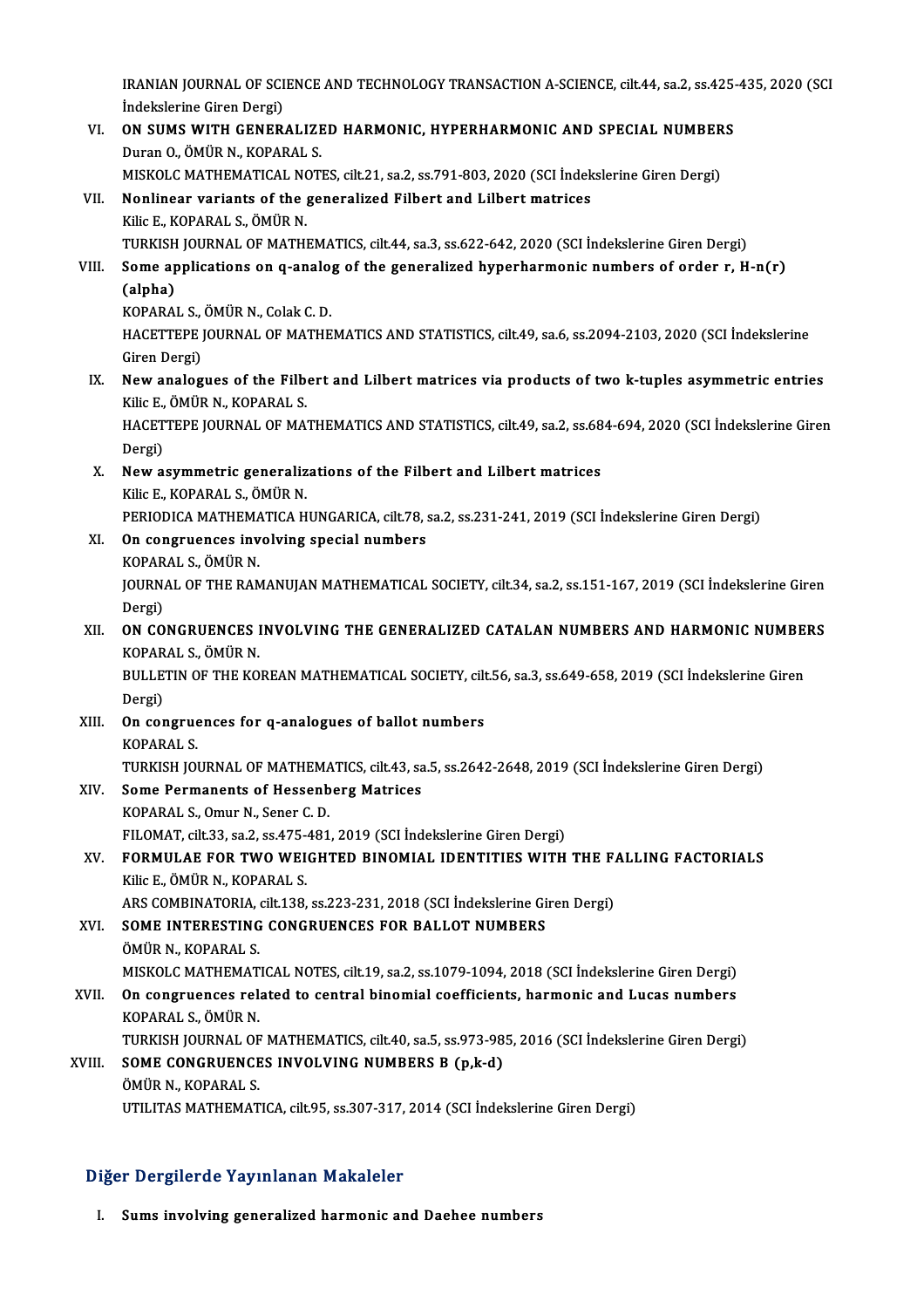ÖMÜRN.,KOPARAL S.

Notes on Number Theory and Discrete Mathematics, cilt.28, sa.1, ss.92-99, 2022 (ESCI Indekslerine Giren Dergi)

OMUR N., KOPARAL S.<br>Notes on Number Theory and Discrete Mathematics, cilt.28, sa.1, ss.92-99,<br>II. On binomial sums with the terms of sequences {g\_kn} and {h\_kn}<br>KORARAL S. ÖMUR N. Colak C. D. Notes on Number Theory and Dis<br>On binomial sums with the ter<br>KOPARAL S., ÖMÜR N., Çolak C. D.<br>Festa Universitatis Series: Mathen

On binomial sums with the terms of sequences {g\_kn} and {h\_kn}<br>KOPARAL S., ÖMÜR N., Çolak C. D.<br>Facta Universitatis Series: Mathematics and Informatics, cilt.36, sa.1, ss.31-42, 2021 (ESCI İndekslerine Giren Dergi)<br>On iden

# KOPARAL S., ÖMÜR N., Çolak C. D.<br>Facta Universitatis Series: Mathematics and Informatics, cilt.36, sa.1, ss.31-42, 2021 (ESCI İndekslerine Giren<br>III. On identities involving generalized harmonic, hyperharmonic and special Facta U<sub>l</sub><br>On ider<br>arrays<br><sub>KODAD</sub>

On identities involving gener<br>arrays<br>KOPARAL S., ÖMÜR N., Duran Ö.<br>Special Matrices, cilt 9, ss 22, 20. arrays<br>KOPARAL S., ÖMÜR N., Duran Ö.<br>Special Matrices, cilt.9, ss.22-30, 2021 (ESCI İndekslerine Giren Dergi)

## KOPARAL S., ÖMÜR N., Duran Ö.<br>Special Matrices, cilt.9, ss.22-30, 2021 (ESCI İndekslerine Giren Dergi)<br>IV. On binomial sums and alternating binomial sums of generalized Fibonacci numbers with falling<br>factorials Special Mat<br>**On binomi<br>factorials**<br>KORARALS On binomial sums a<br>factorials<br>KOPARAL S., ÖMÜR N.<br>Mathamatical Sciances

factorials<br>KOPARAL S., ÖMÜR N.<br>Mathematical Sciences and Applications E-Notes, cilt.8, sa.2, ss.123-129, 2020 (Diğer Kurumların Hakemli KOPARAL<br>Mathemati<br>Dergileri)<br>On bunar Mathematical Sciences and Applications E-Notes, cilt.<br>Dergileri)<br>V. On hyper-dual generalized Fibonacci numbers<br>ÖMÜR N. KORARAL S.

- Dergileri)<br><mark>On hyper-dual gene</mark><br>ÖMÜR N., KOPARAL S.<br>Nates en Number The ÖMÜR N., KOPARAL S.<br>Notes on Number Theory and Discrete Mathematics, cilt.26, sa.1, ss.191-198, 2020 (ESCI İndekslerine Giren Dergi) ÖMÜR N., KOPARAL S.<br>Notes on Number Theory and Discrete Mathematics, cilt.26, sa.1, ss.191-19<br>VI. Some congruences involving Catalan, Pell and Fibonacci numbers<br>KORARALS, ÖMÜR N
- Notes on Number The<br>**Some congruences**<br>KOPARAL S., ÖMÜR N.<br>Mathematice Mentioni Some congruences involving Catalan, Pell and Fibonacci numbers<br>KOPARAL S., ÖMÜR N.<br>Mathematica Montisnigri, cilt.48, ss.10-18, 2020 (ESCI İndekslerine Giren Dergi)<br>Seme gengyuanges for sums involving bermanis numbers.

KOPARAL S., ÖMÜR N.<br>Mathematica Montisnigri, cilt.48, ss.10-18, 2020 (ESCI İndekslerin<br>VII. Some congruences for sums involving harmonic numbers<br>KOPARAL S., ÖMÜR N. Mathematica Montisni<br>Some congruences<br>KOPARAL S., ÖMÜR N.<br>Cumburiyat Science Io Some congruences for sums involving harmonic numbers<br>KOPARAL S., ÖMÜR N.<br>Cumhuriyet Science Journal, cilt.39, sa.4, ss.912-919, 2018 (Diğer Kurumların Hakemli Dergileri)<br>ON CONCRIJENCES WITH THE TERMS OF THE SECOND ORDER S

## KOPARAL S., ÖMÜR N.<br>Cumhuriyet Science Journal, cilt.39, sa.4, ss.912-919, 2018 (Diğer Kurumların Hakemli Dergileri)<br>VIII. ON CONGRUENCES WITH THE TERMS OF THE SECOND ORDER SEQUENCES {U-kn} AND {V-kn}<br>KORARAL S. ÖMÜR N Cumhuriyet Science Jo<br>**ON CONGRUENCES**<br>KOPARAL S., ÖMÜR N.<br>HONAM MATUEMATIC ON CONGRUENCES WITH THE TERMS OF THE SECOND ORDER SEQUENCES {U-kn} AND<br>KOPARAL S., ÖMÜR N.<br>HONAM MATHEMATICAL JOURNAL, cilt.40, sa.3, ss.549-559, 2018 (ESCI İndekslerine Giren Dergi)<br>On the matrices with the seneralized by

KOPARAL S., ÖMÜR N.<br>HONAM MATHEMATICAL JOURNAL, cilt.40, sa.3, ss.549-559, 2018 (ESCI İndekslerir<br>IX. On the matrices with the generalized hyperharmonic numbers of order r<br>ÖMÜR N. KORARAL S.

## HONAM MATHEMATIC<br>On the matrices with the matrices<br>ÖMÜR N., KOPARAL S.<br>ASIAN EUROPEAN JOL On the matrices with the generalized hyperharmonic numbers of order r<br>ÖMÜR N., KOPARAL S.<br>ASIAN-EUROPEAN JOURNAL OF MATHEMATICS, cilt.11, sa.3, 2018 (ESCI İndekslerine Giren Dergi)<br>ON CERTAIN HESSENBERC MATRICES RELATED WI ÖMÜR N., KOPARAL S.<br>ASIAN-EUROPEAN JOURNAL OF MATHEMATICS, cilt.11, sa.3, 2018 (ESCI İndekslerine Gir<br>X. ON CERTAIN HESSENBERG MATRICES RELATED WITH LINEAR RECURRENCES<br>KORARAL S. ÖMÜR N. Colok C. D.

ASIAN-EUROPEAN JOURNAL OF M<br>**ON CERTAIN HESSENBERG MA<br>KOPARAL S., ÖMÜR N., Colak C. D.**<br>FACTA UNIVERSITATIS SEDIES M ON CERTAIN HESSENBERG MATRICES RELATED WITH LINEAR RECURRENCES<br>KOPARAL S., ÖMÜR N., Colak C. D.<br>FACTA UNIVERSITATIS-SERIES MATHEMATICS AND INFORMATICS, cilt.33, sa.2, ss.153-162, 2018 (ESCI<br>Indekalarine Ciren Dergi) KOPARAL S., ÖMÜR N., Col<br>FACTA UNIVERSITATIS-SE<br>İndekslerine Giren Dergi)<br>On sama sanguyansas ı FACTA UNIVERSITATIS-SERIES MATHEMATICS AND INFORMATICS, cilt.33, sa.2, ss.153-162, 2018 (E<br>Indekslerine Giren Dergi)<br>XI. On some congruences with the terms of second order sequence and harmonic numbers<br>ÖMÜP N. KORARAL S

Indekslerine Giren Dergi)<br>XI. On some congruences with the terms of second order sequence and harmonic numbers<br>ÖMÜR N., KOPARAL S. On some congruences with the terms of second order sequence and harmonic numbers<br>ÖMÜR N., KOPARAL S.<br>Karaelmas Fen ve Mühendislik Dergisi, cilt.7, sa.2, ss.586-589, 2017 (Diğer Kurumların Hakemli Dergileri)<br>Seme suma pelat

#### XII. Some sums related to the terms of generalized Fibonacci autocorrelation sequences  ${a_k, n(t)}$ Karaelmas Fen ve Mül<br>**Some sums related**<br>ÖMÜR N., KOPARAL S.<br>Sekerve Üniversitesi E ÖMÜR N., KOPARAL S.

Sakarya Üniversitesi Fen Bilimleri Enstitüsü Dergisi, cilt.21, sa.3, ss.307-313, 2017 (Diğer Kurumların Hakemli<br>Dergileri) Sakarya Üniversitesi Fen Bilimleri Enstitüsü Dergisi, cilt.21, sa.3, ss.307-313, 2017 (Diğe<br>Dergileri)<br>XIII. ON ALTERNATING WEIGHTED BINOMIAL SUMS WITH FALLING FACTORIALS<br>Kilig E. ÖMÜP N. KORARAL S

# Dergileri)<br>**ON ALTERNATING WEIGH'**<br>Kilic E., ÖMÜR N., KOPARAL S.<br>PULL ETIN OF MATHEMATICA ON ALTERNATING WEIGHTED BINOMIAL SUMS WITH FALLING FACTORIALS<br>Kilic E., ÖMÜR N., KOPARAL S.<br>BULLETIN OF MATHEMATICAL ANALYSIS AND APPLICATIONS, cilt.9, sa.1, ss.58-64, 2017 (ESCI İndekslerine Giren<br>Dergi)

Kilic E.,<br>BULLE<br>Dergi)<br>On ser BULLETIN OF MATHEMATICAL ANALYSIS AND APPLICATIONS, cilt.9, sa.1<br>Dergi)<br>XIV. On congruences with the terms of second order sequence {Q\_n}<br>
OMUP N\_KORARAL S

Dergi)<br>**On congruences wit**<br>ÖMÜR N., KOPARAL S.<br>Journal of Alsohne Nu

On congruences with the terms of second order sequence {Q\_n}<br>ÖMÜR N., KOPARAL S.<br>Journal of Algebra, Number Theory: Advances and Applications, cilt.15, sa.1, ss.15-39, 2016 (Diğer Kurumların<br>Hakamli Dargilari) ÖMÜR N., KOPARAI<br>Journal of Algebra,<br>Hakemli Dergileri)<br>Turo vonionte of t XV. Two variants of the reciprocal Super Catalanmatrix

KILIÇE, ÖMÜRN, KOPARAL S., TÜRKER ULUTAŞY. Kyungpook Mathematical Journal, cilt.56, ss.409-418, 2016 (ESCI İndekslerine Giren Dergi)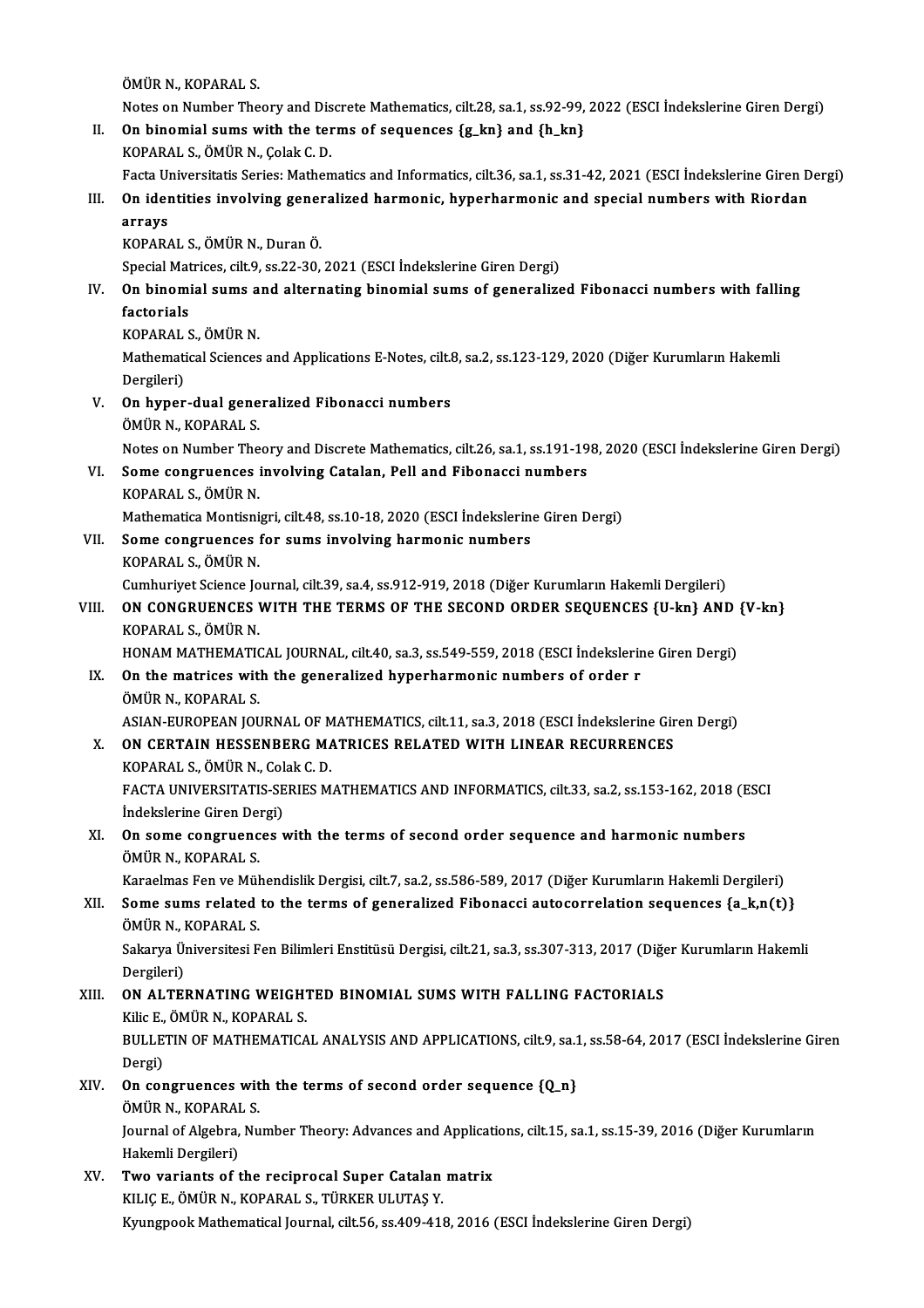XVI. Some congruences related to harmonic numbers and the terms of the second order sequences<br>ÖMÜR N. KORARALS Some congruences<br>ÖMÜR N., KOPARAL S.<br>Mathematice Menevice Some congruences related to harmonic numbers and the terms of the second on<br>Mathematica Moravica, cilt.20, sa.2, ss.23-37, 2016 (Diğer Kurumların Hakemli Dergileri)<br>Familias of numitive Bythegenean triples involving terms

### ÖMÜR N., KOPARAL S.<br>Mathematica Moravica, cilt.20, sa.2, ss.23-37, 2016 (Diğer Kurumların Hakemli Dergileri)<br>XVII. Families of primitive Pythagorean triples involving terms of generalized Fibonacci and Lucas Mathematica<br>Families of<br>sequences<br>ÖMÜP N SE Families of primitive Pythagore<br>sequences<br>ÖMÜR N., ŞENER C. D. , KOPARAL S.<br>Journal of Mathomatical Extonsion sequences<br>ÖMÜR N., ŞENER C. D. , KOPARAL S.<br>Journal of Mathematical Extension, cilt.10, sa.4, ss.45-59, 2016 (ESCI İndekslerine Giren Dergi)<br>A. now perspective ta the sequences of t order

ÖMÜR N., ŞENER C. D. , KOPARAL S.<br>Journal of Mathematical Extension, cilt.10, sa.4, ss.45-<br>XVIII. A new perspective to the sequences of t order<br>ÖMÜR N., KOPARAL S., SENER C. D. Journal of Mathematical Extension,<br>A new perspective to the seque<br>ÖMÜR N., KOPARAL S., ŞENER C. D.<br>International Journal of Computer International Journal of Computer Applications, cilt.86, sa.6, ss.29-33, 2014 (Diğer Kurumların Hakemli Dergileri)

# mernauonal journal ol computer Applications, clt.86, sa.6, ss.29-33, 2014 (Diger Ki<br>Hakemli Kongre / Sempozyum Bildiri Kitaplarında Yer Alan Yayınlar

- akemli Kongre / Sempozyum Bildiri Kitaplarında Yer A<br>I. On q-congruences involving q-generalized Catalan numbers<br>CünZ B. ÖMÜB N. KORARALS I. On q-congruences involving q-generalized Catalan numbers<br>Gür Z.B., ÖMÜR N., KOPARAL S. 0n q-congruences involving q-generalized Catalan numbers<br>Gür Z. B. , ÖMÜR N., KOPARAL S.<br>5th International Gap Mathematics-Engineering-Science and HealthSciences Congress, Şanlıurfa, Türkiye, 4 - 06<br>Aralık 2020 Gür Z. B. , ÖN<br>5th Internati<br>Aralık 2020<br>On generalı 5th International Gap Mathematics-Engineering-Science and HealthSciences Congress, Şanlıurfa, T<br>Aralık 2020<br>II. On generalized hyperharmonic numbers of order r, H\_{n}{r} (a) with Riordan Arrays<br>Duran Ö, ÖMÜP N, KORARAL S Aralık 2020<br>**On generalized hyperharmo**ı<br>Duran Ö., ÖMÜR N., KOPARAL S.<br>International Mermare Sciences
- On generalized hyperharmonic numbers of order r, H\_{n}{r} (a) with Riordan Arrays<br>Duran Ö., ÖMÜR N., KOPARAL S.<br>International Marmara Sciences Congress (Autumn) 2019, Kocaeli, Türkiye, 1 03 Kasım 2019, ss.1065-1070<br>On Um

- Duran Ö., ÖMÜR N., KOPARAL S.<br>International Marmara Sciences Congress (Autumn) 2019, Kocaeli, Türkiye,<br>III. On Umbral methods and generalized harmonic numbers H\_(n) (a)<br>Duran Ö. KORARAL S. ÖMÜR N International Marmara Sciences<br>**On Umbral methods and gen<br>Duran Ö., KOPARAL S., ÖMÜR N.**<br>International Marmara Sciences On Umbral methods and generalized harmonic numbers H\_(n) (a)<br>Duran Ö., KOPARAL S., ÖMÜR N.<br>International Marmara Sciences Congress (Autumn) 2019, Kocaeli, Türkiye, 1 - 03 Kasım 2019, ss.1077-1082<br>Congruences related to bar Duran Ö., KOPARAL S., ÖMÜR N.<br>International Marmara Sciences Congress (Autumn) 2019, Kocaeli, Türkiye, 1 - 03 Kası<br>IV. Congruences related to harmonic, balancing and Lucas-balancing numbers I<br>KORARAL S. ÖMÜR N
- International Marmara<br>**Congruences relate**<br>KOPARAL S., ÖMÜR N.<br>2. Uluslarerası CAP Me Congruences related to harmonic, balancing and Lucas-balancing numbers I<br>KOPARAL S., ÖMÜR N.<br>2. Uluslararası GAP Matematik - Mühendislik - Fen ve Sağlık Bilimleri, Adıyaman, Türkiye, 21 - 23 Haziran 2019<br>Congruences relate
- KOPARAL S., ÖMÜR N.<br>2. Uluslararası GAP Matematik Mühendislik Fen ve Sağlık Bilimleri, Adıyaman, Türkiye<br>2. Congruences related to harmonic, balancing and Lucas-balancing numbers II<br>2004-bal S. ÖMÜR N 2. Uluslararası GAP Ma<br>**Congruences relate**<br>KOPARAL S., ÖMÜR N.<br>2. Uluslararası CAP Me 2. Congruences related to harmonic, balancing and Lucas-balancing numbers II<br>KOPARAL S., ÖMÜR N.<br>2. Uluslararası GAP Matematik - Mühendislik - Fen ve Sağlık Bilimleri, Adıyaman, Türkiye, 21 - 23 Haziran 2019 KOPARAL S., ÖMÜR N.<br>2. Uluslararası GAP Matematik - Mühendislik - Fen ve Sağlık Bilimleri, Adıyaman, Türkiye, 21 - 23 Haziran 201<br>1. On matrices with q – analog of the generalized hyperharmonic numbers of order r, H\_{n}{r}
- 2. Uluslararası GAP Matematik Mi<br>On matrices with q analog of<br>Colak C. D. , ÖMÜR N., KOPARAL S. On matrices with q – analog of the generalized hyperharmonic numbers of order r, H<br>Colak C. D. , ÖMÜR N., KOPARAL S.<br>International Eurasian Conference on Science, Engineering and Technology, 22 - 23 Kasım 2018<br>On sensuyens

Colak C. D., ÖMÜR N., KOPARAL S.<br>International Eurasian Conference on Science, Engin<br>VII. On congruences with q - binomial coefficients<br>COPARAL S. ÖMÜR N. International Eurasian<br>**On congruences wit<br>KOPARAL S., ÖMÜR N.**<br>International Eurasian On congruences with q - binomial coefficients<br>KOPARAL S., ÖMÜR N.<br>International Eurasian Conference on Science, Engineering and Technology, 22 - 23 Kasım 2018<br>Some congruences for sums involving Catalan numbers KOPARAL S., ÖMÜR N.<br>International Eurasian Conference on Science, Engineering and<br>VIII. Some congruences for sums involving Catalan numbers<br>KOPARAL S., ÖMÜR N.

# International Eurasian<br>Some congruences<br>KOPARAL S., ÖMÜR N.<br>1. Hluslarares: CAP Me

Some congruences for sums involving Catalan numbers<br>KOPARAL S., ÖMÜR N.<br>1. Uluslararası GAP Matematik -Mühendislik - Fen ve Sağlık Bilimleri Kongresi, Şanlıurfa, Türkiye, 4 - 07 Ekim 2018, KOPARAL S.<br>1. Uluslarar<br>ss.420-426<br>Some annl 1. Uluslararası GAP Matematik -Mühendislik - Fen ve Sağlık Bilimleri Kong<br>ss.420-426<br>IX. Some applications for special sequence involving binomial sums<br>ÖMÜP N. KORARAL S

#### ss.420-426<br>IX. Some applications for special sequence involving binomial sums ÖMÜR N., KOPARAL S.

1. Uluslararası GAP Matematik -Mühendislik - Fen ve Sağlık Bilimleri Kongresi, Şanlıurfa, Türkiye, 4 - 07 Ekim 2018,<br>ss.412-419 1. Uluslararası GAP Matematik -Mühendislik - Fen ve<br>ss.412-419<br>X. On hyper-dual generalized Fibonacci numbers<br>ÖMÜD N. KORARAL S.

- ss.412-419<br>**On hyper-dual gene<br>ÖMÜR N., KOPARAL S.<br>PMS Mathematical Co**r On hyper-dual generalized Fibonacci numbers<br>ÖMÜR N., KOPARAL S.<br>BMS Mathematical Conference, 12 - 14 Temmuz 2018<br>Seme conguyanges for Ballet numbors ÖMÜR N., KOPARAL S.<br>BMS Mathematical Conference, 12 - 14 Tem<br>XI. Some congruences for Ballot numbers<br>KORARAL S. ÖMÜR N
- **BMS Mathematical Corne congruences<br>Some congruences**<br>KOPARAL S., ÖMÜR N.<br>PMS Mathematical Cor KOPARAL S., ÖMÜR N.<br>BMS Mathematical Conference, 12 - 14 Temmuz 2018
- XII. On alternating weighted binomial sums with falling factorials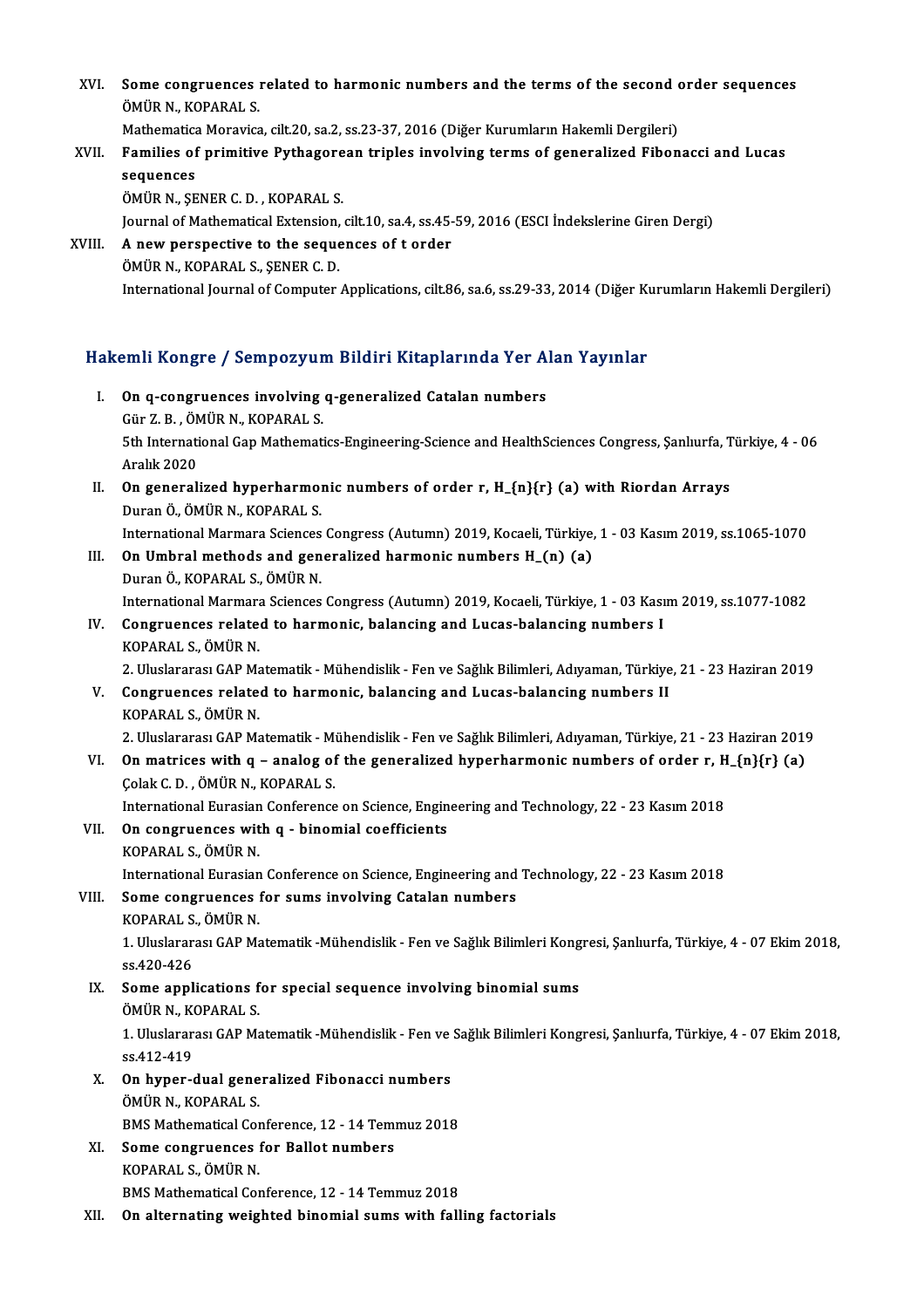KOPARAL S.,KILIÇE.,ÖMÜRN.

- 1st International Conference on Mathematical and Related Sciences, 30 Nisan 04 Mayıs 2018 KOPARAL S., KILIÇ E., ÖMÜR N.<br>1st International Conference on Mathematical and Related Scie<br>XIII. On congruences for sums involving harmonic numbers<br>KOPARAL S. ÖMÜR N. 1st International Conformed States for SCPARAL S., ÖMÜR N. KOPARAL S., ÖMÜR N.<br>1st International Conference on Mathematical and Related Sciences, 30 Nisan - 04 Mayıs 2018 XIV. On identities for sequences of binomial sums with terms of sequences  ${g_k}$ kn} and  ${h_k}$ 1st International Conference on M<br>**On identities for sequences of**<br>ÖMÜR N., KOPARAL S., Çolak D. C.<br>4th International Conference on E 4th International Conference on Pure and Applied Sciences: Renewable Energy, İstanbul, Türkiye, 23 - 25 Kasım<br>2017 ÖMÜR<br>4th In<br>2017<br>Or Ca 4th International Conference on Pure and Applied Sciences: Renewable Energy, İstanbul,<br>2017<br>XV. On Congruences with the terms of second order sequences {U\_kn} and {V\_kn}<br>2004 RALLS ÖMÜR N 2017<br>**On Congruences wit**<br>KOPARAL S., ÖMÜR N.<br>4th International Conf 4th International Conference on Pure and Applied Sciences: Renewable Energies, İstanbul, Türkiye, 23 - 25 Kasım<br>2017 KOPARAL S., ÖMÜR N 4th International Conference on Pure and Applied Sciences: Re<br>2017<br>XVI. New generalizations of the Filbert and Lilbert matrices<br> $\ddot{\Omega}$ MÜD N. KU IC E. KORARAL S 2017<br>New generalizations of the<br>ÖMÜR N., KILIÇ E., KOPARAL S.<br>Causasian Mathematics Confort New generalizations of the Filbert and Lilbert matrices<br>ÖMÜR N., KILIÇ E., KOPARAL S.<br>Caucasian Mathematics Conference II, Van, Türkiye, 22 - 24 Ağustos 2017<br>Two asymmetris generalizations of the Filbert matrix. ÖMÜR N., KILIÇ E., KOPARAL S.<br>Caucasian Mathematics Conference II, Van, Türkiye, 22 - 24 A<br>XVII. Two asymmetric generalizations of the Filbert matrix<br>KOPARAL S., KILIC E., ÖMÜR N. Caucasian Mathematics Confere<br>Two asymmetric generaliza<br>KOPARAL S., KILIÇ E., ÖMÜR N.<br>Causasian Mathematics Confere Caucasian Mathematics Conferences CMC II, Van, Türkiye, 22 - 24 Ağustos 2017 KOPARAL S., KILIÇ E., ÖMÜR N.<br>Caucasian Mathematics Conferences CMC II, Van, Türkiye, 22 - 24 Ağustos 2017<br>XVIII. Formulae for two weighted binomial identities with the falling factorials<br>EQRARAL S. ÖMÜR N. KU IC E Caucasian Mathematics Confere<br>Formulae for two weighted<br>KOPARAL S., ÖMÜR N., KILIÇ E.<br><sup>6th</sup> International Euresian Con 6th International Eurasian Conference on Mathematical Sciences and Applications, Budapest, Macaristan, 15 - 18<br>Ağustos 2017 KOPARAL S, ÖMÜR N, KILIÇ E. 6th International Eurasian Conference on Mathe<br>Ağustos 2017<br>XIX. Some permanents of Hessenberg matrices<br>KOBARALS ÖMÜR N. Colak C. D. Ağustos 2017<br>Some permanents of Hessenb<br>KOPARAL S., ÖMÜR N., Çolak C. D.<br>4th International Conference on E 4th International Conference on Recent Advances in Pure and Applied Mathematics, İzmir, Türkiye, 11 - 15 Mayıs<br>2017 KOPARAL S., ÖMÜR N., Çolak C. D. XX. On congruences involving special numbers KOPARAL S., ÖMÜR N. On congruences involving special numbers<br>KOPARAL S., ÖMÜR N.<br>International Conference on Mathematics and Engineering, İstanbul, Türkiye, 10 - 12 Mayıs 2017<br>Some congruences with belenging and Luses belenging numbers XXI. Some congruences with balancing and Lucas balancing numbers Internationa<br>Some cong:<br>KOPARAL S.<br>The 12th Int Some congruences with balancing and Lucas balancing numbers<br>KOPARAL S.<br>The 12th International Conference on Approximation Theory and its Applications, Sibiu, Romanya, 26 - 29 Mayıs<br>2016 KOPA<br>The 1:<br>2016 The 12th International Co.<br>2016<br>XXII. On some congruences 2016<br>**On some congruenc**<br>KOPARAL S., ÖMÜR N.<br><sup>2nd International Cont</sup> 3rd International Conference on Recent Advances in Pure and Applied Mathematics, Muğla, Türkiye, 19 - 23 Mayıs<br>2016 KOPARAL S., ÖMÜR N. 3rd International Conference on Recent Advances in Pure and Applied Mathematics, Muğla, T<br>2016<br>XXIII. On congruences with the terms of second order sequence and harmonic numbers<br>KORARALS ÖMÜR N 2016<br>**On congruences wit**<br>KOPARAL S., ÖMÜR N.<br>4th International Euro On congruences with the terms of second order sequence and harmonic numbers<br>KOPARAL S., ÖMÜR N.<br>4th International Eurasian Conference on Mathematical Sciences and Applications(IECMSA-2015), 31 Ağustos - 03<br>Fylil 2015 KOPARAL S<br>4th Interna<br>Eylül 2015<br>On sensuu 4th International Eurasian Conference on Mathematical Sciences and Applications (IECMSA-2015),<br>Eylül 2015<br>XXIV. On congruences related to central binomial coefficients, harmonic and Lucas numbers<br>KORARALS ÖMÜR N Eylül 2015<br>**On congruences rel:**<br>KOPARAL S., ÖMÜR N.<br>Lebanese Internations On congruences related to central binomial coefficients, harmonic and Lucas nu<br>KOPARAL S., ÖMÜR N.<br>Lebanese International Conference on Mathematics and Applications, 26 - 29 Mayıs 2015<br>On congruences with the terms of the KOPARAL S., ÖMÜR N.<br>Lebanese International Conference on Mathematics and Applications, 26 - 29<br>XXV. On congruences with the terms of the sequences {U\_kn} and {V\_kn}<br>ÖMÜR N., KOPARAL S. Lebanese International Conference on Mathematics and Applications, 26 - 29 Mayıs 2015 On congruences with the terms of the sequences {U\_kn} and {V\_kn}<br>ÖMÜR N., KOPARAL S.<br>Lebanese International Conference on Mathematics and Applications, 26 - 29 Mayıs 2015<br>Congruences on barmonia numbors and sesend order se
	-
- ÖMÜR N., KOPARAL S.<br>Lebanese International Conference on Mathematics and Applications, 26 -<br>XXVI. Congruences on harmonic numbers and second order sequences<br>KORARAL S. ÖMÜR N Lebanese Internationa<br>Congruences on hai<br>KOPARAL S., ÖMÜR N.<br>International Conferes Congruences on harmonic numbers and second order sequences<br>KOPARAL S., ÖMÜR N.<br>International Conference on Algebra and Number Theory, 5 - 08 Ağustos 2014